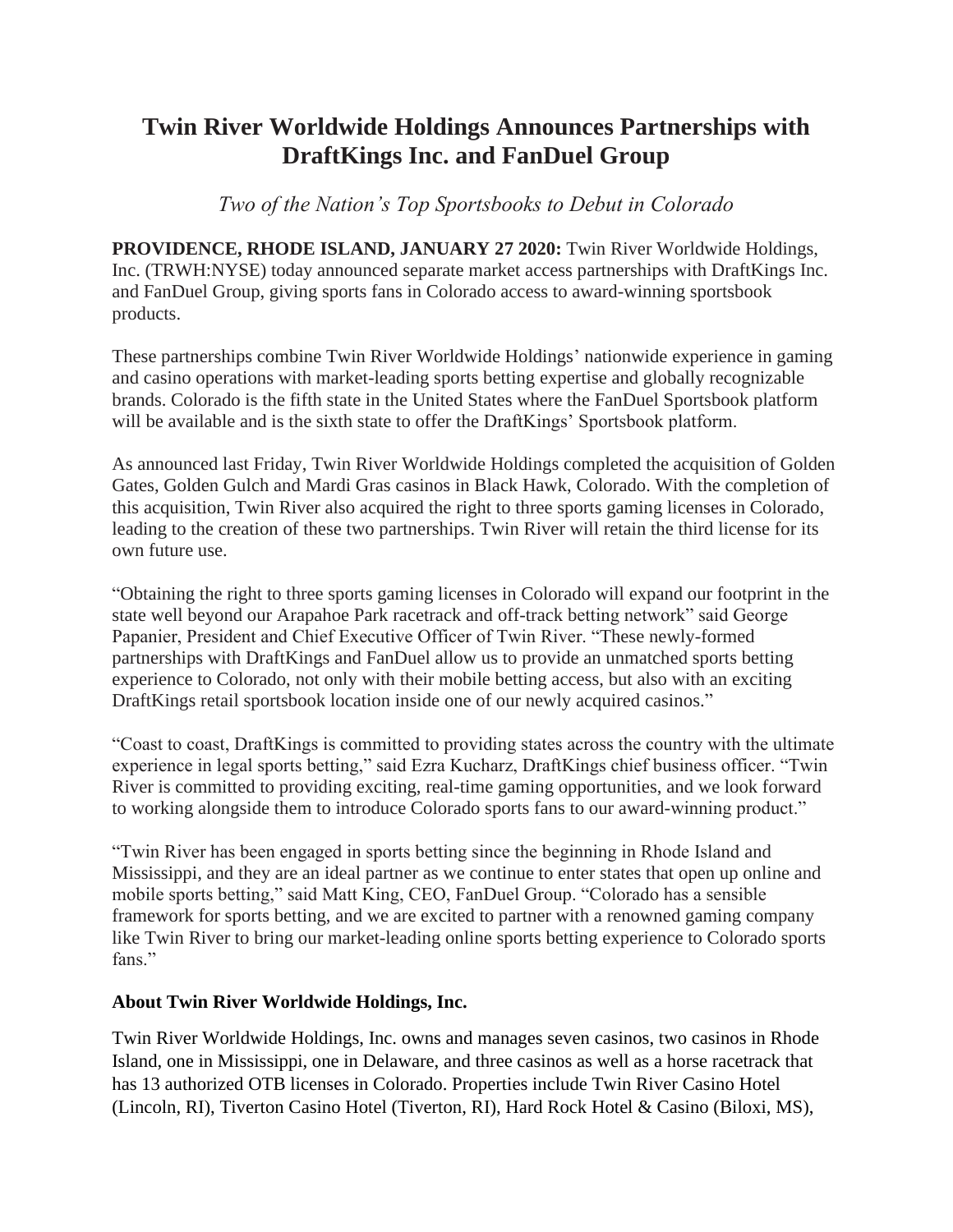Dover Downs Hotel & Casino (Dover, DE), Golden Gates Casino (Black Hawk, CO), Golden Gulch Casino (Black Hawk, CO), Mardi Gras Casino (Black Hawk, CO) and Arapahoe Park racetrack (Aurora, CO). Its casinos range in size from 695 slots and 17 table games combined for Colorado facilities to properties with over 4,100 slots, 125 table games and 48 stadium gaming positions, along with hotel and resort amenities. Its shares are traded on the New York Stock Exchange under the ticker symbol "TRWH."

### **About DraftKings**

DraftKings is a U.S.-based digital sports entertainment and gaming company created to fuel the competitive spirits of sports fans with offerings that range across daily fantasy, regulated gaming, and digital media. Headquartered in Boston, and founded in 2012 by Jason Robins, Matt Kalish and Paul Liberman, DraftKings' daily fantasy product is available in 8 countries internationally with 15 distinct sport categories. Launched in 2018, DraftKings Sportsbook offers mobile and retail betting for major national and global sports, and currently operates pursuant to state regulations in Indiana, Iowa, Mississippi, New Hampshire, New Jersey, New York, Pennsylvania and West Virginia. DraftKings is the Official Daily Fantasy Partner of the NFL and PGA Tour as well as an Authorized Gaming Operator of the MLB and NBA.

## **About FanDuel Group**

FanDuel Group is an innovative sports-tech entertainment company that is changing the way consumers engage with their favorite sports, teams, and leagues. The premier gaming destination in the United States, FanDuel Group consists of a portfolio of leading brands across gaming, sports betting, daily fantasy sports, advance-deposit wagering, and TV/media, including FanDuel, Betfair US, DRAFT, and TVG. FanDuel Group has a presence across 45 states and 8.5 million customers. The company is based in New York with offices in California, New Jersey, Florida, Oregon, and Scotland. FanDuel Group is a subsidiary of Flutter Entertainment plc, a leading international sports betting and gaming operator and a constituent of the FTSE 100 index of the London Stock Exchange.

#### **Investor Contact**

Steve H. Capp Executive Vice President and Chief Financial Officer 401-475-8564 [InvestorRelations@twinriver.com](mailto:InvestorRelations@twinriver.com)

**Media Contact** Liz Cohen / Connor Moriarty

Kekst CNC 212-521-4800 [liz.cohen@kekstcnc.com](mailto:patti.doyle@gmail.com) / [connor.moriarty@kekstcnc.com](mailto:connor.moriarty@kekstcnc.com)

## **Forward-Looking Statements**

*This communication contains "forward-looking" statements as such term is defined in Section*